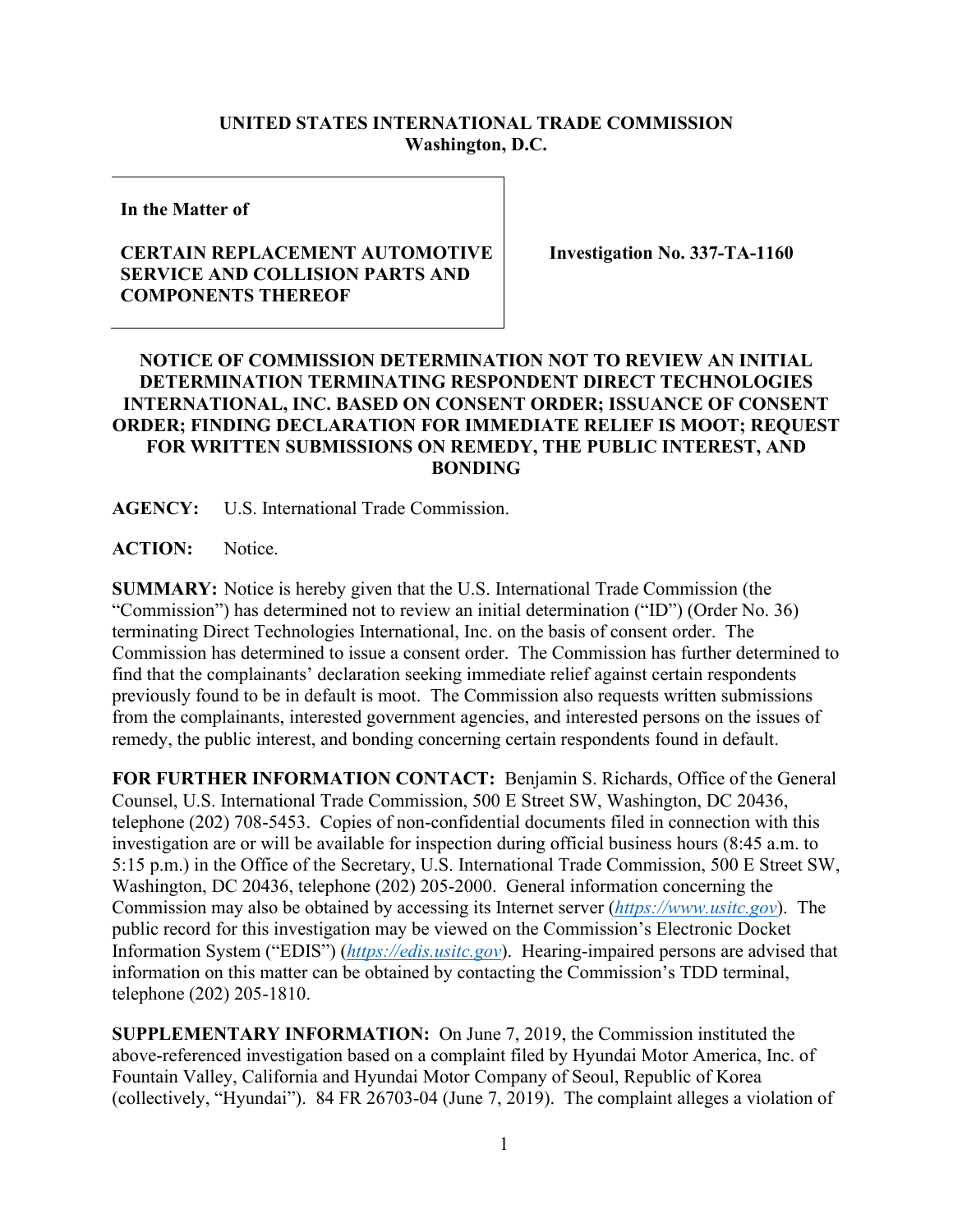19 U.S.C. 1337, as amended ("Section 337"), in the importation, sale for importation, or sale in the United States after importation of certain gray market Hyundai parts in the categories of belts, body exterior and interior parts, brakes, wheel hubs, cooling system parts, drivetrain parts, electrical parts, emission parts, engine parts, exhaust parts, fuel/air pumps, oil/air/cabin air filters and parts, heat and A/C parts, ignition parts, steering parts, suspension parts, transmission parts, wheels and parts, wiper and washer parts, and accessories that infringe one or more of Hyundai's U.S. Trademark Registration Nos. 1,104,727; 3,991,863; 1,569,538; and 4,065,195. *Id*. at 26704. The complaint further alleges that a domestic industry exists in the United States. *Id*.

The Commission's notice of investigation named Direct Technologies International, Inc. ("DTI") of North Miami Beach, Florida; AJ Auto Spare Parts FZE ("AJ Auto") and John Auto Spare Parts Co. LLC ("John Auto"), both of Dubai, United Arab Emirates; and Cuong Anh Co. Ltd. ("Cuong Anh") of Ninh Binh Province, Vietnam as respondents. The Office of Unfair Import Investigations was not named as a party to this investigation.

On November 25, 2019, the Commission determined not to review an initial determination (Order No. 17) granting Hyundai's unopposed motion to find respondents AJ Auto, John Auto, and Cuong Anh (collectively, the "Defaulting Respondents") in default. Order No. 17 (Nov. 5, 2019), *not rev'd*, Comm'n Notice (Nov. 25, 2019).

On January 24, 2020, Hyundai filed a declaration seeking immediate entry of a limited exclusion order against the Defaulting Respondents and any of their affiliated companies, parents, subsidiaries, and related business entities, successors or assigns.

On March 5, 2020, the presiding administrative law judge ("ALJ") issued an initial determination (Order No. 36) granting a joint motion by Hyundai and DTI to terminate the investigation as to DTI on the basis of a consent order. The ALJ found that the consent order stipulation and proposed consent order complied with Commission Rule 210.21(c)(3) and (4) (19 CFR 210.21 $(c)(3)$  and (4)). The ALJ also found that termination of this investigation does not impose any undue burdens on the public health and welfare, competitive conditions in the United States economy, production of like or directly competitive articles in the United States, or United States consumers. No petitions for review of the ID were received.

The Commission has determined not to review the subject ID and has determined to issue a consent order. The Commission has further determined that Hyundai's declaration is now moot given the termination of DTI, the final remaining respondent in this investigation. Finally, the Commission has determined to request briefing on the issues of remedy, bonding, and the public interest.

Section 337(g)(1) (19 U.S.C. 1337(g)(1)) and Commission Rule 210.16(c) (19 CFR 210.16(c)) authorize the Commission, upon request, to issue a limited exclusion order or a cease and desist order or both against a respondent found in default, unless after consideration of the public interest factors in Section  $337(g)(1)$ , it finds that such relief should not issue. Accordingly, in connection with the final disposition of this investigation, the Commission is interested in receiving written submissions that address the form of remedy, if any, that should be ordered with respect to the Defaulting Respondents, identified above. If a party seeks exclusion of an article from entry into the United States for purposes other than entry for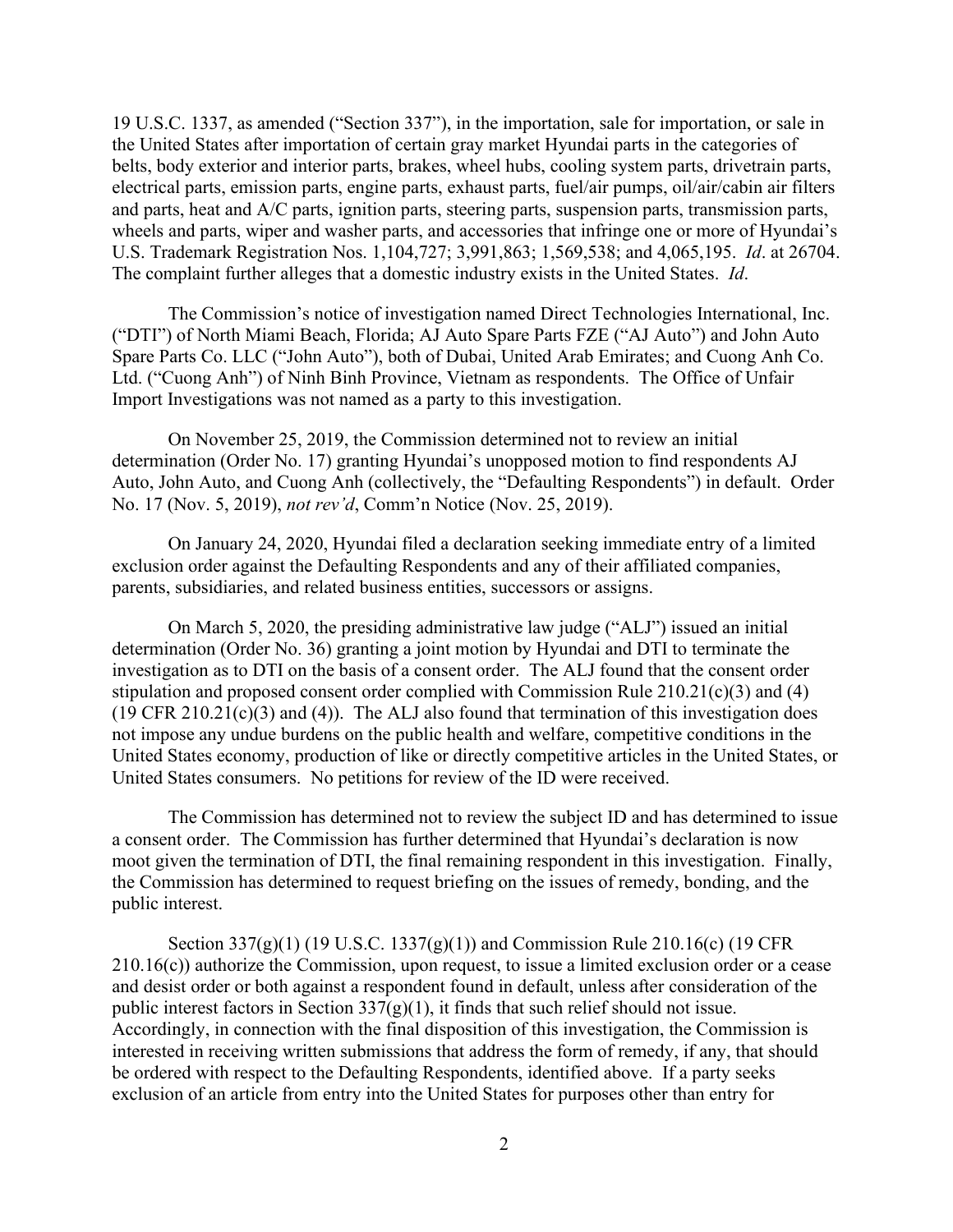consumption, the party should so indicate and provide information establishing that activities involving other types of entry either are adversely affecting it or likely to do so. For background, see *Certain Devices for Connecting Computers via Telephone Lines*, Inv. No. 337-TA-360, USITC Pub. No. 2843, Comm'n Op. at 7-10 (December 1994).

The statute requires the Commission to consider the effects of that remedy upon the public interest. The public interest factors the Commission will consider include the effect that an exclusion order and/or cease and desist orders would have on (1) the public health and welfare, (2) competitive conditions in the U.S. economy, (3) U.S. production of articles that are like or directly competitive with those that are subject to investigation, and (4) U.S. consumers. The Commission is therefore interested in receiving written submissions that address the aforementioned public interest factors in the context of this investigation.

If the Commission orders some form of remedy, the U.S. Trade Representative, as delegated by the President, has 60 days to approve, disapprove, or take no action on the Commission's action. *See* Presidential Memorandum of July 21, 2005, 70 FR 43251 (July 26, 2005). During this period, the subject articles would be entitled to enter the United States under bond, in an amount determined by the Commission and prescribed by the Secretary of the Treasury. The Commission is therefore interested in receiving submissions concerning the amount of the bond that should be imposed if a remedy is ordered.

*Written Submissions*: Complainants, interested government agencies, and any other interested persons are encouraged to file written submissions on the issues of remedy, the public interest, and bonding.

In their initial submission, complainants are requested to identify the form of the remedy sought and to submit proposed remedial orders for the Commission's consideration. Complainants are also requested to state the date that the asserted patents expire, the HTSUS subheadings under which the products at issue are imported, and to supply the identification information for all known importers of the products at issue in this investigation. Initial written submissions regarding remedy, bonding, and the public interest and proposed remedial orders must be filed no later than close of business on **April 9, 2020**. Reply submissions must be filed no later than the close of business on **April 16, 2020**. No further submissions on these issues will be permitted unless otherwise ordered by the Commission.

Persons filing written submissions must file the original document electronically on or before the deadlines stated above. The Commission's paper filing requirements are currently waived. Submissions should refer to the investigation number ("Inv. No. 337-TA-1160") in a prominent place on the cover page and/or the first page. (*See* Handbook on Filing Procedures, *[https://www.usitc.gov/documents/handbook\\_on\\_filing\\_procedures.pdf](https://www.usitc.gov/documents/handbook_on_filing_procedures.pdf)*). Persons with questions regarding filing should contact the Secretary at (202) 205-2000.

Any person desiring to submit a document to the Commission in confidence must request confidential treatment unless the information has already been granted such treatment during the proceedings. All such requests should be directed to the Secretary of the Commission and must include a full statement of the reasons why the Commission should grant such treatment. *See* 19 CFR 210.6. Documents for which confidential treatment by the Commission is sought will be